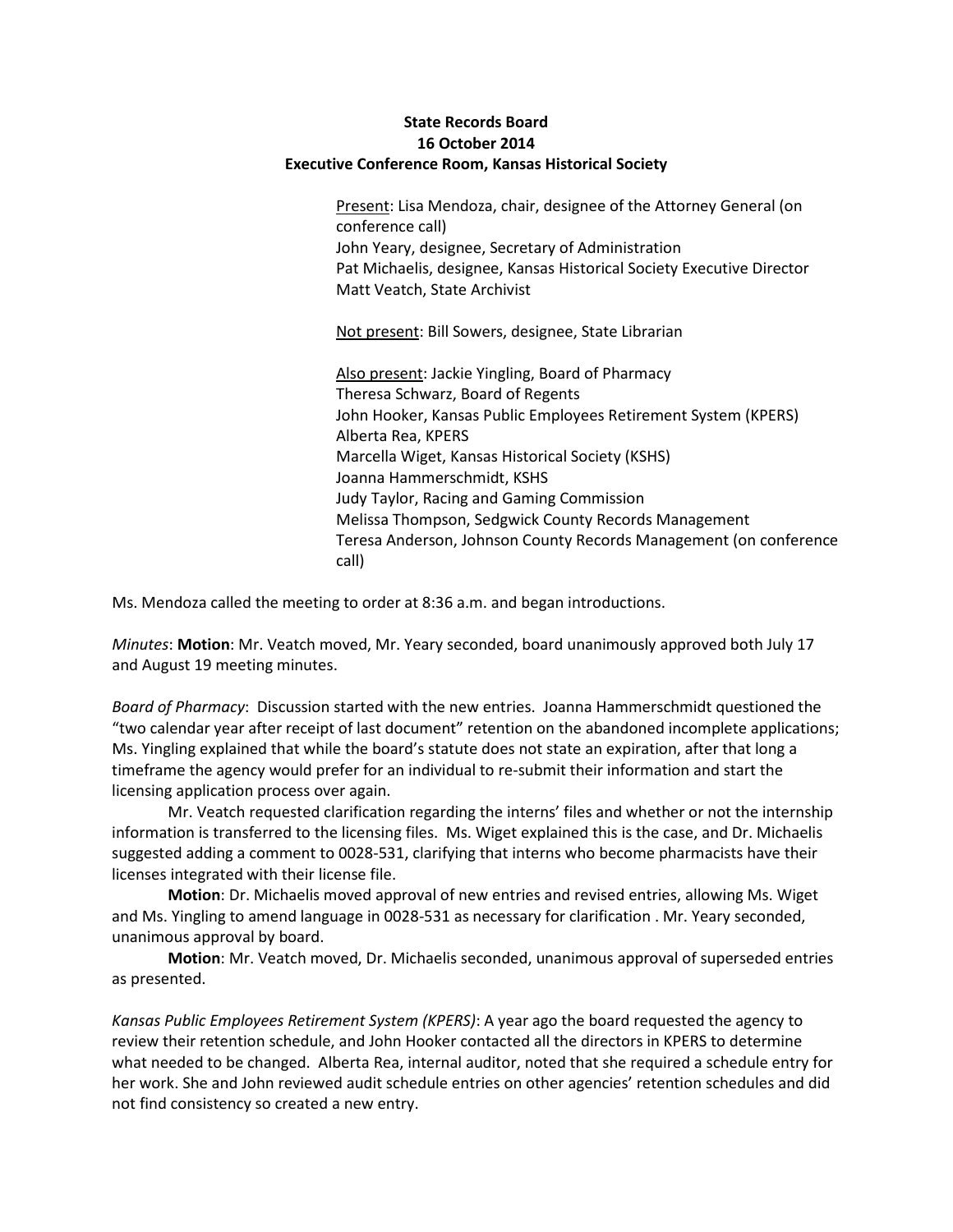Ms. Rea described something of her workflow. She reviews statutes, regulations, fiduciary standards, and other standards and best practices to ensure KPERS is doing its work properly. She noted that in the past year she's gone through a self-assessment based upon the Institute of Internal Auditors standards. One of those standards is having a retention schedule.

Mr. Veatch was concerned that the summary findings completed from Ms. Rea's reports had archival value. Ms. Rea explained that she might complete 8-10 audits in a year and sends the summary findings to the KPERS' board's audit committee and to the Legislative Post Audit. She also explained that these completed reports are stripped of any individually identifiable information and are therefore considered open records. After discussion, the board recommended adding to the end of the schedule entry comment, "Transfer internal audit reports to the State Archives annually."

**Motion**: Dr. Michaelis moved approval as amended, Mr. Yeary seconded, unanimous approval as amended.

*Board of Regents*: Ms. Schwarz explained that the Legal section had not gone through their records in a very long time, and now when they have time available, the staff are going through their records and cleaning up. They found these bond files and want to change the schedule in order to destroy these records appropriately.

**Motion**: Mr. Yeary moved, Dr. Michaelis seconded, unanimous approval of revised schedule entry as presented.

*Racing & Gaming Commission*: Both programs for these new series entries are for animals bred in Kansas; individuals who do this breeding in Kansas may receive monies in order to encourage breeding in the state. The programs continue, and animals continue to be registered in the state, despite the fact that racing has not been held in Kansas for a few years. The two private organizations for horse racing and greyhound dog racing hope that racing will come back, and the state agency continues to hold hearings for the Kansas Bred Program, for example. The agency has also received a few boxes of records related to that program and expect they may receive more from both organizations. Ms. Taylor noted that horses can breed for a long time, and that if racing came back in a few years some of these horses may still be breeding, so the retention specifically for the Kansas Bred Program needs to be for a long time.

Greyhound registration records currently remain with the Greyhound Association; the agency has given that association a year to determine whether or not the records need to be moved to Racing & Gaming. Mr. Veatch questioned whether the board could schedule records that were not yet property of the state; Ms. Taylor clarified that the associations act on behalf of the state and that these are state records, just not currently physically in the agency's control.

**Motion**: Dr. Michaelis moved, Mr. Yeary seconded, unanimous approval of new entries as presented.

*Local government – Community Developmental Disability Organizations (CDDOs)*: Melissa Thompson noted that CDDOs are another governmental organization that may be county- or regional-based and may be government-run or run through not-for-profits; therefore the board may not have approval authority. She is therefore requesting endorsement of the presented schedule entries to bring back to the Sedgwick County Board of Commissioners for final approval. She also noted that most of the records the local organization receives and creates are electronic, and that currently the electronic records are not being managed (destroyed); however, the office plans to begin using that module in the electronic records management system to allow for destruction of the electronic records. She also noted that much of this information should be included in a Kansas Department of Aging and Disability Services database as well. Ms. Thompson explained some of the research process their records